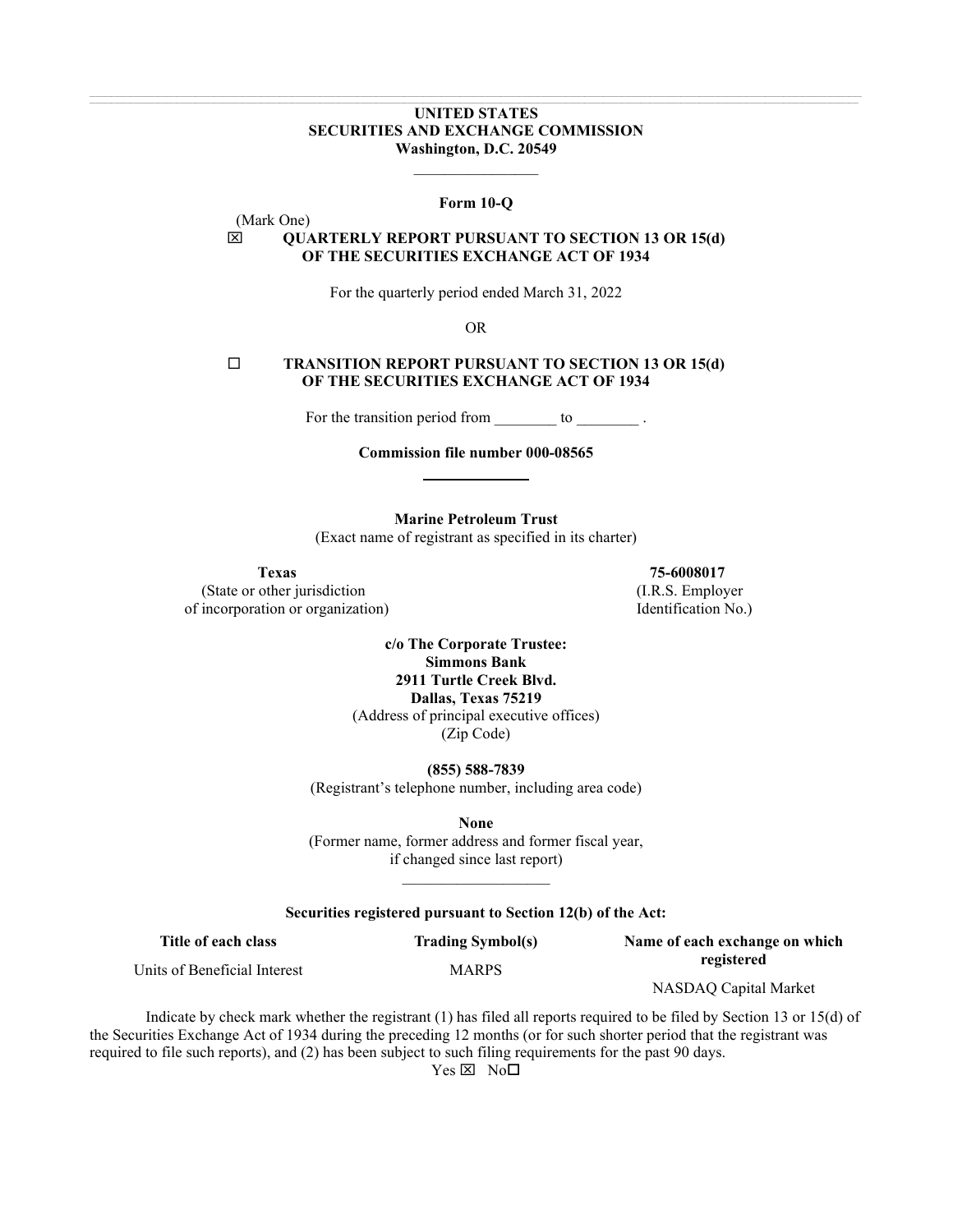Indicate by check mark whether the registrant has submitted electronically, every Interactive Data File required to be submitted pursuant to Rule 405 of Regulation S-T (§232.405 of this chapter) during the preceding 12 months (or for such shorter period that the registrant was required to submit such files).  $Yes \Box No \Box$ 

Indicate by check mark whether the registrant is a large accelerated filer, an accelerated filer, a non-accelerated filer, a smaller reporting company, or an emerging growth company. See the definitions of "large accelerated filer," "accelerated filer," "smaller reporting company," and "emerging growth company" in Rule 12b-2 of the Exchange Act:

Large accelerated filer  $\square$ <br>
Non-accelerated filer  $\square$ <br>
Smaller reporting co

Smaller reporting company  $\boxtimes$ Emerging Growth Company  $\Box$ 

If an emerging growth company, indicate by check mark if the registrant has elected not to use the extended transition period for complying with any new or revised financial accounting standards provided pursuant to Section 13(a) of the Exchange Act.  $\Box$ 

Indicate by check mark whether the registrant is a shell company (as defined in Rule 12b-2 of the Exchange Act).  $Yes \Box No \boxtimes$ 

Indicate the number of units of beneficial interest outstanding as of the latest practicable date: As of May 1, 2022, Marine Petroleum Trust had 2,000,000 units of beneficial interest outstanding.

,我们也不会有什么?""我们的人,我们也不会有什么?""我们的人,我们也不会有什么?""我们的人,我们也不会有什么?""我们的人,我们也不会有什么?""我们的人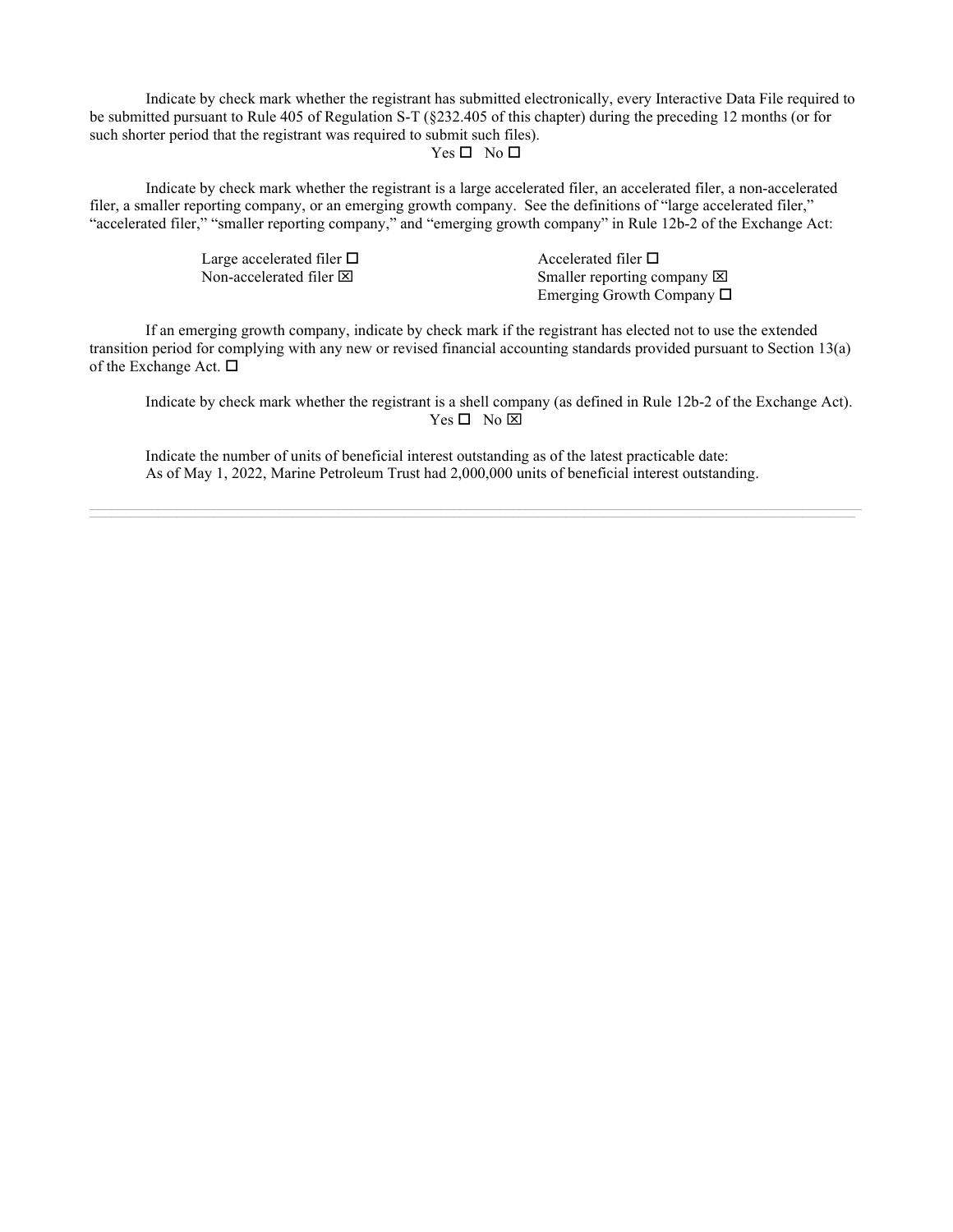# **MARINE PETROLEUM TRUST INDEX**

# **PART I. FINANCIAL INFORMATION**

| Condensed Consolidated Statements of Assets, Liabilities and Trust Corpus as of March 31, 2022 |  |
|------------------------------------------------------------------------------------------------|--|
| Condensed Consolidated Statements of Distributable Income for the Three and Nine Months Ended  |  |
| Condensed Consolidated Statements of Changes in the Trust Corpus for the Nine Months Ended     |  |
| Condensed Consolidated Statements of Changes in Trust Corpus for the Three Months Ended        |  |
|                                                                                                |  |
|                                                                                                |  |
|                                                                                                |  |
|                                                                                                |  |

# **PART II. OTHER INFORMATION**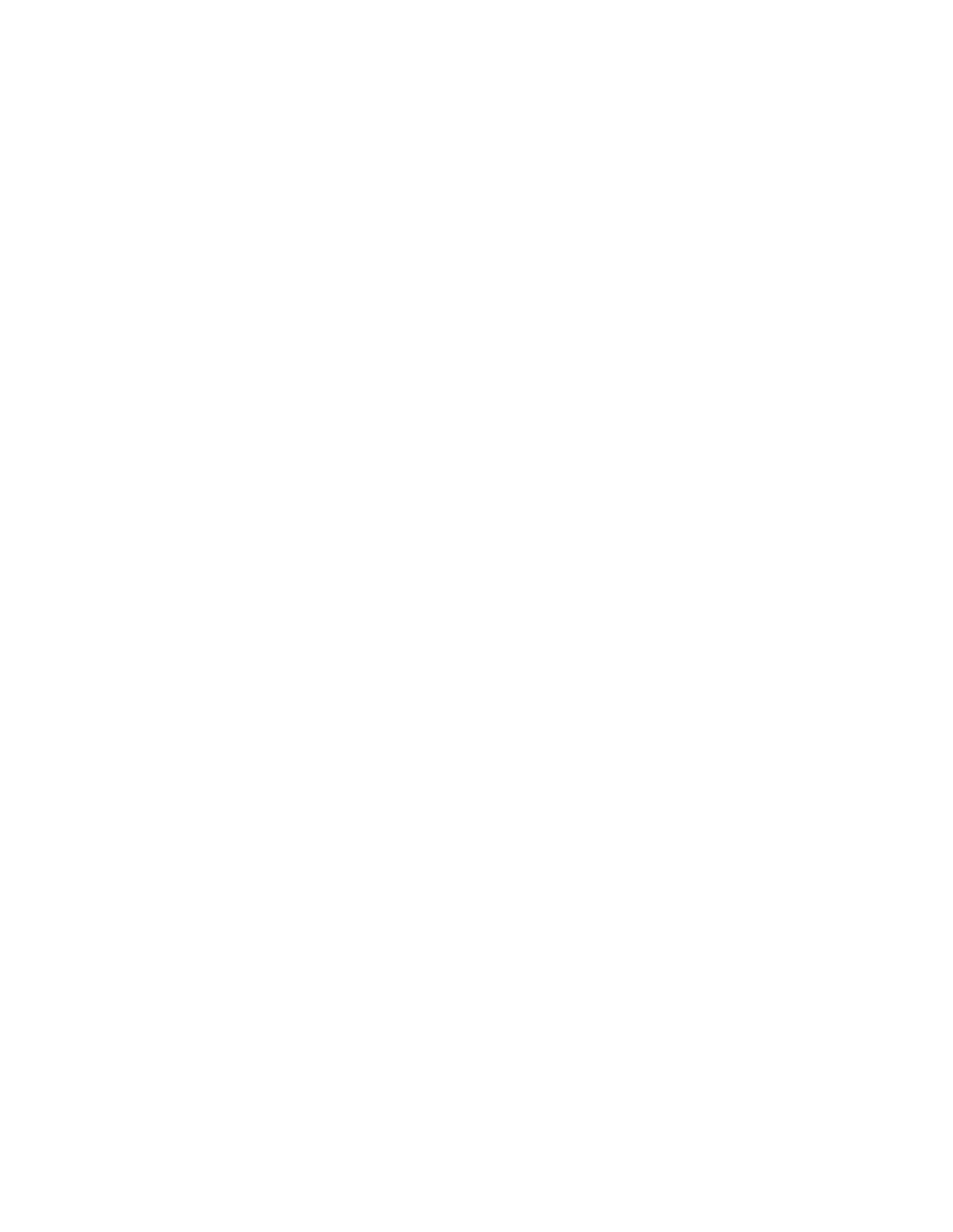# **PART I. FINANCIAL INFORMATION**

# **Item 1. Financial Statements**

# **MARINE PETROLEUM TRUST AND SUBSIDIARY**

# **CONDENSED CONSOLIDATED STATEMENTS OF ASSETS, LIABILITIES AND TRUST CORPUS As of March 31, 2022 and June 30, 2021**

# **ASSETS**

|                 | March 31,<br>2022 | <b>June 30,</b><br>2021 |         |  |
|-----------------|-------------------|-------------------------|---------|--|
|                 | (Unaudited)       |                         |         |  |
| Current assets: |                   |                         |         |  |
|                 | 1,115,737         |                         | 902,023 |  |
|                 |                   |                         |         |  |
|                 |                   |                         |         |  |
|                 | 1,115,744         |                         | 902.030 |  |

## **LIABILITIES AND TRUST CORPUS**

| Current liabilities:                                                                                          |           |         |
|---------------------------------------------------------------------------------------------------------------|-----------|---------|
|                                                                                                               |           |         |
|                                                                                                               |           |         |
| Trust corpus $-2,000,000$ units of beneficial interest<br>authorized, 2,000,000 units issued at nominal value | 1,115,744 | 902,030 |
|                                                                                                               | 1,115,744 | 902,030 |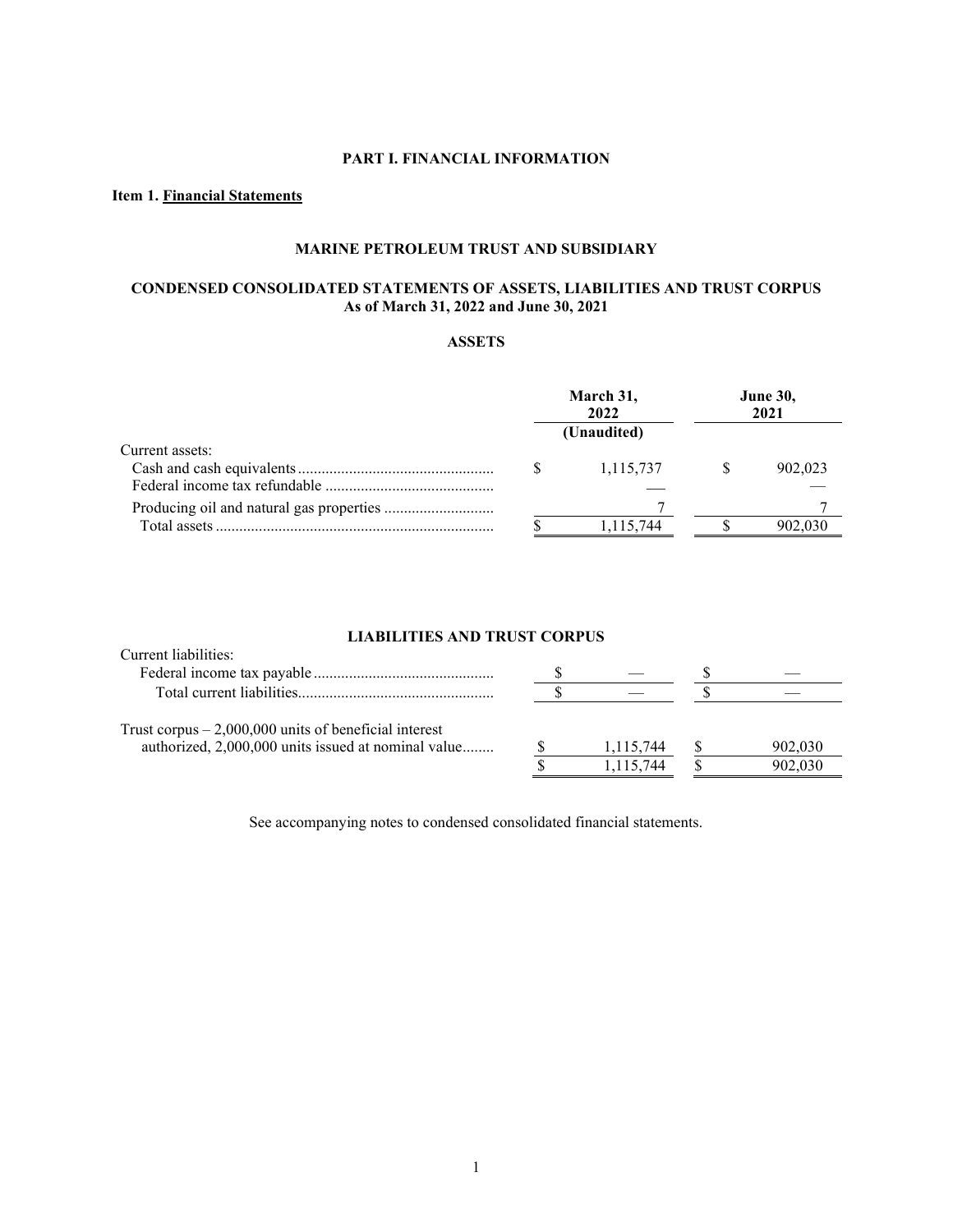# **CONDENSED CONSOLIDATED STATEMENTS OF DISTRIBUTABLE INCOME For the Three and Nine Months Ended March 31, 2022 and 2021 (Unaudited)**

|                                                                                                        | <b>Three Months Ended</b><br>March 31, |                            | <b>Nine Months Ended</b><br>March 31, |              |      |                            |    |                |
|--------------------------------------------------------------------------------------------------------|----------------------------------------|----------------------------|---------------------------------------|--------------|------|----------------------------|----|----------------|
|                                                                                                        |                                        | 2022                       |                                       | 2021         | 2022 |                            |    | 2021           |
| Income:                                                                                                |                                        |                            |                                       |              |      |                            |    |                |
| Oil and natural gas royalties                                                                          | <sup>\$</sup>                          | 371,382                    | \$                                    | 82,501       | \$   | 865,314                    | \$ | 237,686        |
| Oil and natural gas royalties from<br>affiliate<br>Interest and dividend income (loss)<br>Total income |                                        | 93,134<br>(183)<br>464,333 |                                       | 82<br>82,853 |      | 93,134<br>(113)<br>958,335 |    | 183<br>237,869 |
| Expenses:                                                                                              |                                        |                            |                                       |              |      |                            |    |                |
| General and administrative                                                                             |                                        | 78,196                     |                                       | 71,343       |      | 187,542                    |    | 188,640        |
| Distributable income before federal<br>income taxes                                                    |                                        | 386,137                    |                                       | 11,241       |      | 770,793                    |    | 49,229         |
| Federal income taxes of subsidiary                                                                     |                                        |                            |                                       |              |      |                            |    |                |
| Distributable income                                                                                   |                                        | 386,137                    |                                       | 11,241       | S    | 770,793                    |    | 49,229         |
| Distributable income per unit                                                                          |                                        | 0.19                       |                                       | 0.01         |      | 0.39                       |    | 0.02           |
| Units outstanding                                                                                      |                                        | 2,000,000                  |                                       | 2,000,000    |      | 2,000,000                  |    | 2,000,000      |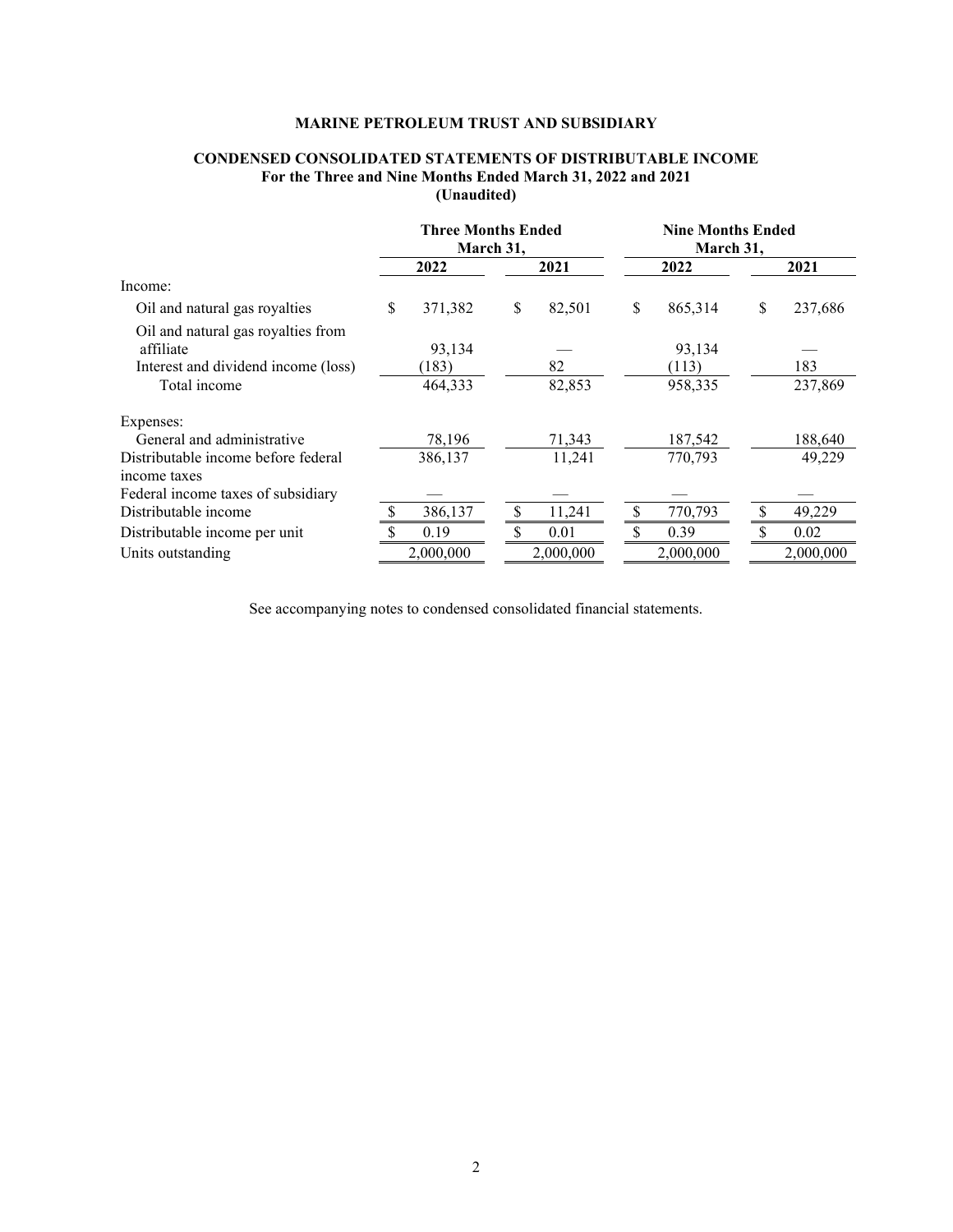# **CONDENSED CONSOLIDATED STATEMENTS OF CHANGES IN TRUST CORPUS For the Nine Months Ended March 31, 2022 and 2021 (Unaudited)**

|                        | <b>Nine Months Ended</b><br>March 31, |                    |    |                   |  |
|------------------------|---------------------------------------|--------------------|----|-------------------|--|
|                        |                                       | 2022               |    | 2021              |  |
|                        | S                                     | 902,030<br>770,793 | -S | 936,552<br>49.229 |  |
|                        |                                       | (557,079)          |    | (139, 647)        |  |
|                        |                                       | 1,115,744          |    | 846.134           |  |
| Distributions per unit |                                       | 0.28               |    | 0.07              |  |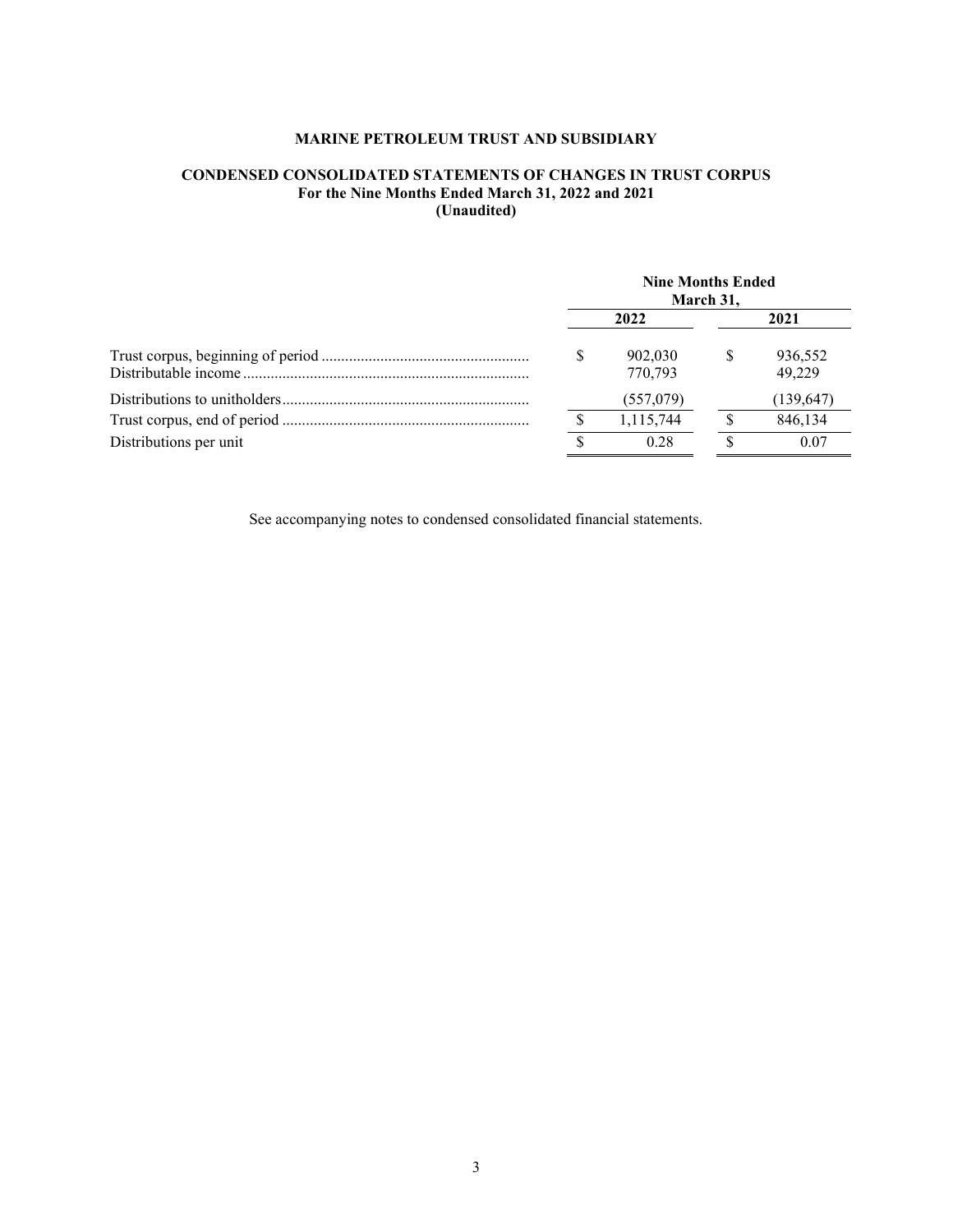# **CONDENSED CONSOLIDATED STATEMENTS OF CHANGES IN TRUST CORPUS For the Three Months Ended March 31, 2022 and 2021 (Unaudited)**

|                        | <b>Three Months Ended</b><br>March 31, |                    |    |                   |  |
|------------------------|----------------------------------------|--------------------|----|-------------------|--|
|                        |                                        | 2022               |    | 2021              |  |
|                        | S                                      | 944,577<br>386,137 | -S | 871,152<br>11.241 |  |
|                        |                                        | (214,970)          |    | (36,259)          |  |
|                        |                                        | 1,115,744          |    | 846,134           |  |
| Distributions per unit |                                        | 0.11               |    | 0.02              |  |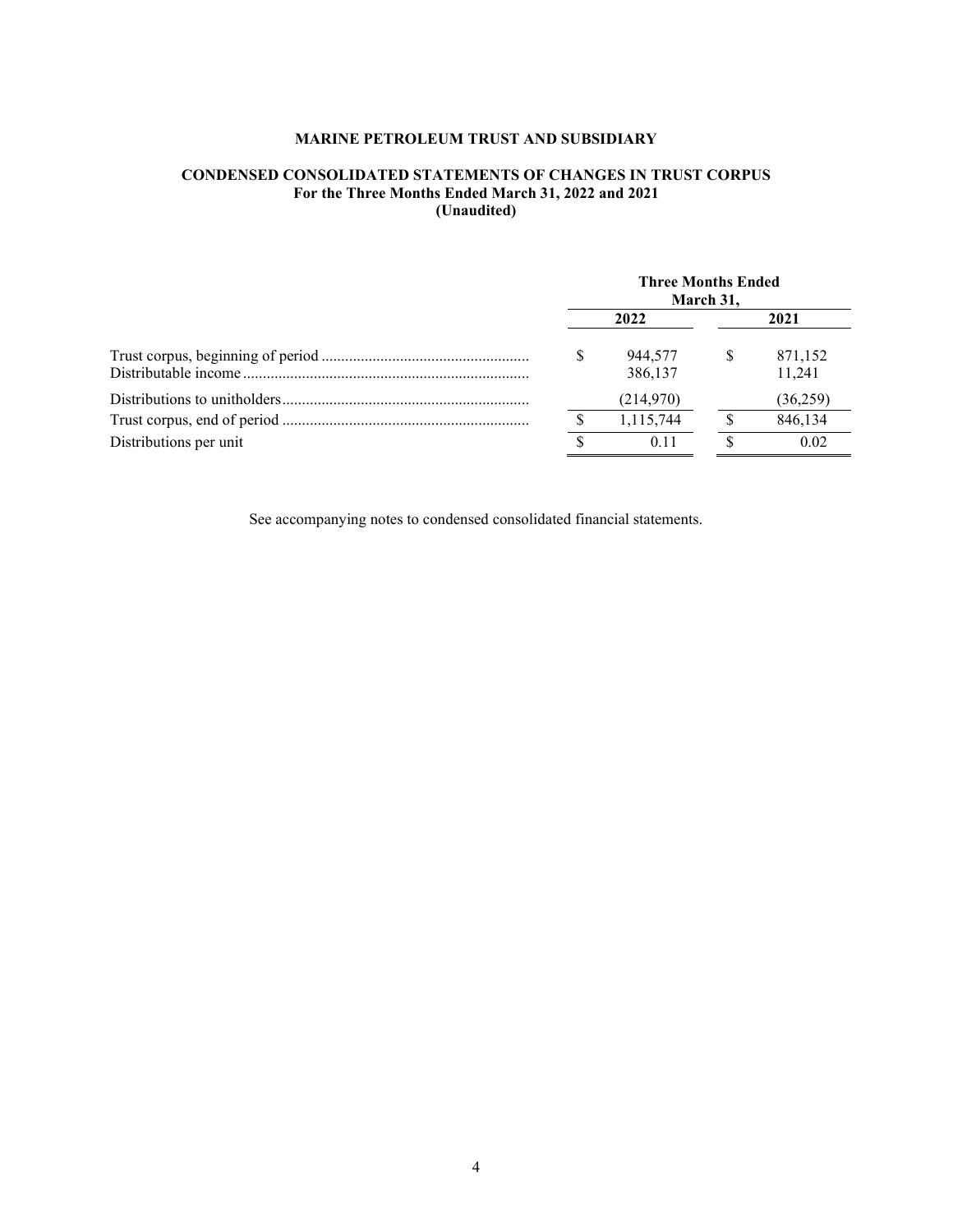### **NOTES TO CONDENSED CONSOLIDATED FINANCIAL STATEMENTS March 31, 2022 (Unaudited)**

### **Note 1. Accounting Policies**

The financial statements herein include the financial statements of Marine Petroleum Trust (the "Trust") and its wholly owned subsidiary, Marine Petroleum Corporation ("MPC," and collectively with the Trust, "Marine"). The financial statements are condensed and consolidated and should be read in conjunction with Marine's Annual Report on Form 10-K for the fiscal year ended June 30, 2021. The financial statements included herein are unaudited, but in the opinion of Simmons Bank (the "Trustee"), the Trustee of the Trust, they include all adjustments necessary for a fair presentation of the results of operations for the periods presented. Operating results for the interim periods reported herein are not necessarily indicative of the results that may be expected for the fiscal year ending June 30, 2022.

### **Note 2. Basis of Accounting**

The financial statements of Marine are prepared on the modified cash basis method and are not intended to present Marine's financial position and results of operations in conformity with generally accepted accounting principles in the United States ("GAAP"). Under the modified cash basis method the financial statements of Marine differ from financial statements prepared in conformity with GAAP because of the following:

- Royalty income is recognized in the month when received by Marine rather than in the month of production.
- Marine's expenses (including accounting, legal, other professional fees, trustees' fees and out-of-pocket expenses) are recorded on an actual paid basis in the month paid rather than in the month incurred. Reserves for liabilities that are contingent or uncertain in amount may also be established if considered necessary, which would not be recorded under GAAP.
- At the time the Trust was established, no determinable market value was available for the assets transferred to the Trust; consequently, nominal values were assigned. Accordingly, no allowance for depletion has been included. All income from oil and natural gas royalties relate to proved developed oil and natural gas reserves.

The modified cash basis method of accounting corresponds to the accounting principles permitted for royalty trusts by the U.S. Securities and Exchange Commission (the "SEC"), as specified by Staff Accounting Bulletin Topic 12:E, *Financial Statements of Royalty Trusts*. Because the Trust's financial statements are prepared on the modified cash basis, as described above, most accounting pronouncements are not applicable to or do not have a significant impact on the Trust's financial statements.

### **Note 3. Distributable Income**

The Trust's Indenture (the "Indenture") provides that the Trustee is to distribute all cash in the Trust, less an amount reserved for payment of accrued liabilities and estimated future expenses, to unitholders of record on the 28<sup>th</sup> day of March, June, September and December of each year. If the 28<sup>th</sup> day falls on a Saturday, Sunday or legal holiday, the payments are to be made on the immediately succeeding business day. Total estimated reserve for future expenses deducted from calculated distributable income for the three months ended March 31, 2022 was \$86,500.

As stated under "Note 1. Accounting Policies" above, the financial statements in this Quarterly Report on Form 10-Q are the condensed and consolidated financial statements of the Trust and MPC. However, distributable income is paid from the account balances of the Trust. Distributable income is comprised of (i) royalties from offshore Texas leases owned directly by the Trust, (ii) 98% of the royalties received from offshore Louisiana leases owned by MPC, which are retained by and delivered to the Trust on a quarterly basis, (iii) cash distributions from the Trust's interest in Tidelands Royalty Trust "B" ("Tidelands"), a separate royalty trust, (iv) dividends paid by MPC, less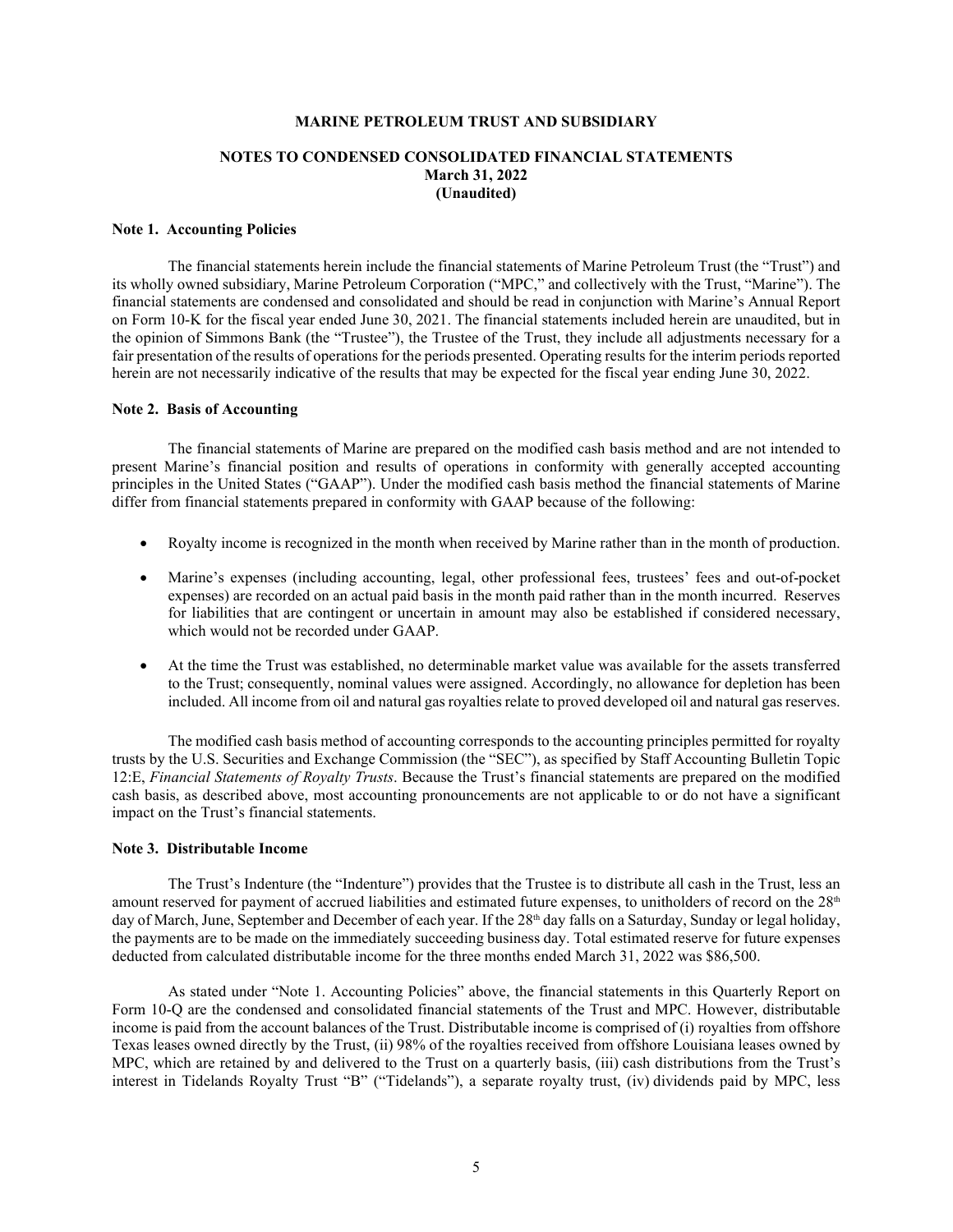(v) administrative expenses incurred by the Trust. Distributions fluctuate from quarter to quarter primarily due to changes in oil and natural gas prices and production quantities and expenses incurred.

### **Note 4. Investment in Affiliate — Tidelands Royalty Trust "B"**

At March 31, 2022 and 2021, the Trust owned 32.6% of the outstanding units of beneficial interest in Tidelands. The final distribution from Tidelands was \$93,134 and was received in February 2022.

The following summary financial statements have been derived from the unaudited condensed consolidated financial statements of Tidelands:

## **TIDELANDS CONDENSED CONSOLIDATED STATEMENTS OF DISTRIBUTABLE INCOME**

|                                     | <b>Three Months</b><br><b>Ended March</b><br>31, 2022 | <b>Nine Months</b><br>31, 2022 | <b>Ended March</b> |   | <b>Three Months</b><br><b>Ended March</b><br>31, 2021 | <b>Nine Months</b><br><b>Ended March</b><br>31, 2021 |
|-------------------------------------|-------------------------------------------------------|--------------------------------|--------------------|---|-------------------------------------------------------|------------------------------------------------------|
| $Income \dots 1$                    |                                                       |                                |                    |   | 18                                                    | 18                                                   |
|                                     |                                                       |                                | 27,826             |   | 3,697                                                 | 13,539                                               |
| Distributable (loss) before Federal |                                                       |                                | (27, 826)          |   | (3,679)                                               | (13,521)                                             |
| Federal income taxes of Tidelands'  |                                                       |                                |                    |   |                                                       |                                                      |
|                                     |                                                       |                                | (27,826)           | S | (3,679)                                               | (13, 521)                                            |

Tidelands was a reporting company under the Securities Exchange Act of 1934, as amended. On March 8, 2019, Tidelands terminated the registration of its units under Section  $12(g)$  of the Exchange Act, and suspended its reporting obligations under Section 13(a) of the Exchange Act. As of that date, Tidelands' obligations to file certain reports with the SEC, including annual, quarterly and current reports on Form 10-K, Form 10-Q and Form 8- K, respectively, were automatically and immediately suspended. The last regular distribution Marine received from Tidelands was in the fourth quarter of 2018. The term of Tidelands expired in 2021. Tidelands has been wound up and declared January 31, 2022 as the record date for the final distribution which was paid in February 2022.

## **Item 2. Trustee's Discussion and Analysis of Financial Condition and Results of Operations**

### **Organization**

Marine Petroleum Trust (the "Trust") is a royalty trust that was created in 1956 under the laws of the State of Texas. Effective February 20, 2018, Simmons Bank became corporate trustee of the Trust (the "Trustee") as a result of a merger between Simmons Bank and Southwest Bank, the former corporate Trustee of the Trust. On November 4, 2021, Simmons Bank, announced that it had entered into an agreement with Argent Trust Company, a Tennessee chartered trust company ("Argent"), pursuant to which the Trustee will be resigning as trustee of the Trust and will nominate Argent as successor trustee of the Trust. The Trustee's resignation as trustee, and Argent's appointment as successor trustee, are subject to certain conditions set forth in the agreement, including approval by the unitholders of the Trust and of certain other trusts of which Simmons Bank acts as trustee (or a court) of (i) Argent's appointment as successor trustee and (ii) any amendments to the Trust's Indenture (the "Indenture") and the trust agreements and indentures of the other trusts necessary to permit Argent to serve as successor trustee. On March 21, 2022, the unitholders of the Trust, by way of written consent, voted (i) to approve the appointment of Argent as successor trustee to serve as trustee of the Trust once the resignation of Simmons Bank takes effect and (ii) to not approve an amendment to the Indenture to permit a national bank or trust company having its principal office in the United States and having an unimpaired capital and surplus of at least \$3,000,000.00 to serve as trustee of the Trust. Therefore, Argent has not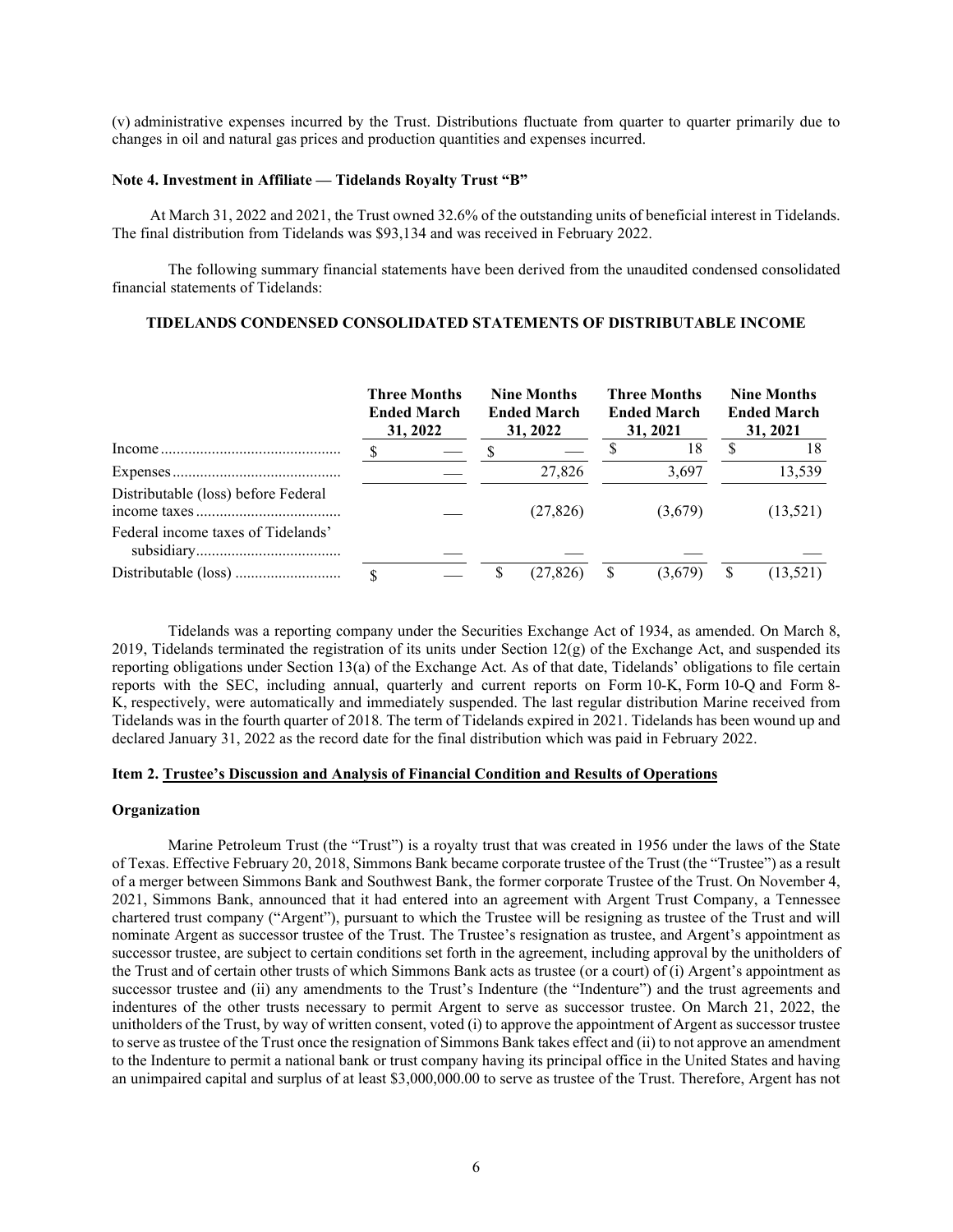taken over as successor trustee. The Indenture provides that the term of the Trust will expire on June 1, 2041, unless extended by the vote of the holders of a majority of the outstanding units of beneficial interest.

The Trust is not permitted to engage in any business activity because it was organized for the sole purpose of providing an efficient, orderly and practical means for the administration and liquidation of rights to payments from certain oil and natural gas leases in the Gulf of Mexico, pursuant to license agreements and amendments between the Trust's predecessors and Gulf Oil Corporation ("Gulf"). As a result of various transactions that have occurred since 1956, these interests now are held by Chevron Corporation ("Chevron") and its assignees, including Arena Energy, LP (collectively with Chevron and its assignees, the "Interest Owners"). The Trust holds title to interests in properties that are situated offshore of Texas.

The Trust's wholly owned subsidiary, Marine Petroleum Corporation ("MPC," and collectively with the Trust, "Marine"), holds title to interests in properties that are situated offshore of Louisiana because at the time the Trust was created, trusts could not hold these interests under Louisiana law. MPC is prohibited from engaging in a trade or business and only takes those actions that are necessary for the administration and liquidation of its properties.

Marine's rights are generally referred to as overriding royalty interests in the oil and natural gas industry. An overriding royalty interest is created by an assignment by the owner of a working interest in an oil or natural gas lease. The royalty rights associated with an overriding royalty interest terminate when the underlying lease terminates. All production and marketing functions are conducted by the working interest owners of the leases. Income from overriding royalties is paid to Marine either (i) on the basis of the selling price of oil, natural gas and other minerals produced, saved or sold, or (ii) at the value at the wellhead as determined by industry standards, when the selling price does not reflect the value at the wellhead.

The Trustee assumes that some units of beneficial interest are held by middlemen, as such term is broadly defined in U.S. Treasury Regulations (and includes custodians, nominees, certain joint owners and brokers holding an interest for a customer in street name). Therefore, the Trustee considers the Trust to be a widely held fixed investment trust ("WHFIT") for U.S. federal income tax purposes. Accordingly, the Trust will provide tax information in accordance with applicable U.S. Treasury Regulations governing the information reporting requirements of the Trust as a WHFIT. The Trustee will provide the required information and the contact information for the Trustee is below:

> Simmons Bank 2911 Turtle Creek Blvd., Suite 850 Dallas, Texas 75219 Telephone number: (855) 588-7839

Each unitholder should consult its own tax advisor for compliance with U.S. federal income tax laws and regulations.

#### **Commodity Prices**

The Trust's income and monthly distributions are heavily influenced by commodity prices. Commodity prices may fluctuate widely in response to (i) relatively minor changes in the supply of and demand for oil and natural gas,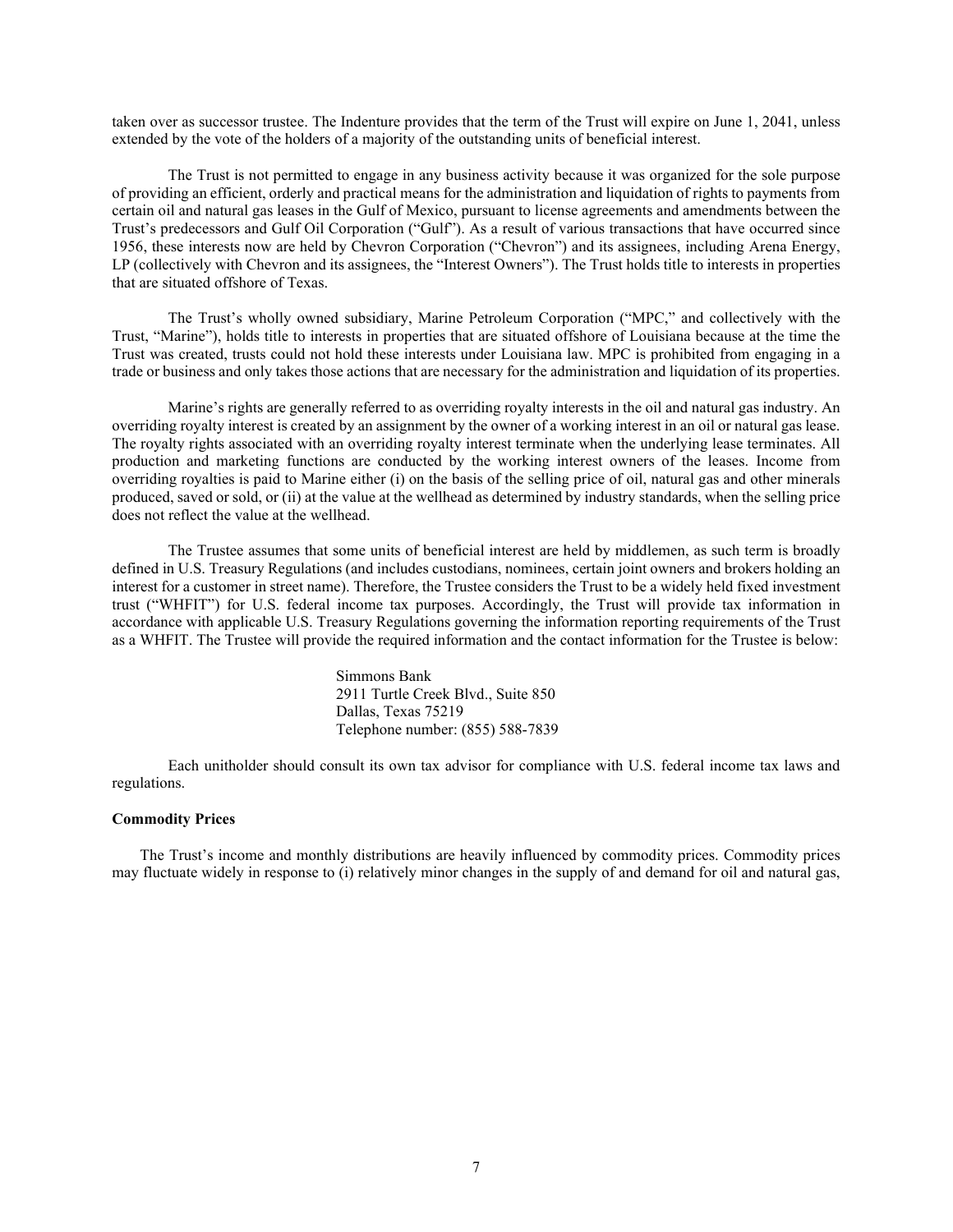(ii) market uncertainty and (iii) a variety of additional factors that are beyond the Trustee's control. Factors that may impact future commodity prices, including the price of oil and natural gas, include but are not limited to:

- political conditions in major oil producing regions, especially in the Middle East and Russia;
- worldwide economic conditions;
- weather conditions:
- trade barriers;
- public health concerns;
- the supply and price of domestic and foreign crude oil or natural gas;
- the level of consumer demand;
- the price and availability of alternative fuels;
- the proximity to, and capacity of, transportation facilities;
- the effect of worldwide energy conservation measures; and
- the nature and extent of governmental regulation and taxation.

Although the Trustee cannot predict the occurrence of events that may affect future commodity prices or the degree to which these prices will be affected, gas royalty income for a given period generally relates to production three months prior to the period and crude oil royalty income for a given period generally relates to production two months prior to the period and will generally approximate current market prices in the geographic region of the production at the time of production. When crude oil and natural gas prices decline, the Trust is affected in two ways. First, distributable income from the Trust's royalty properties is reduced. Second, exploration and development activity by operators on the Trust's royalty properties may decline as some projects may become uneconomic and are either delayed or eliminated. It is impossible to predict future crude oil and natural gas price movements, and this reduces the predictability of future cash distributions to unitholders.

## **Liquidity and Capital Resources**

As stated in the Indenture, there is no requirement for capital due to the limited purpose of the Trust. The Trust's only obligation is to distribute the distributable income that is actually collected to unitholders. As an administrator of oil and natural gas royalty interests, the Trust collects royalties monthly, pays administrative expenses and disburses all net royalties that are collected to its unitholders each quarter, subject to the availability of distributable income on the distribution date after the payment of expenses.

The Indenture (and MPC's charter and by-laws) expressly prohibits the operation of any kind of trade or business. The Trust's oil and natural gas properties are depleting assets that are not being replaced due to the prohibition against investments. These restrictions, along with other factors, allow the Trust to be treated as a grantor trust. As a grantor trust, all income and deductions for state and U.S. federal income tax purposes generally flow through to each individual unitholder. The State of Texas imposes a franchise tax, but the Trust does not believe that it is subject to the franchise tax because at least 90% of its income is from passive sources. Please see Marine's Annual Report on Form 10-K for the fiscal year ended June 30, 2021 for further information. MPC is a taxable entity that pays state and U.S. federal income taxes and state franchise taxes. However, MPC's income specifically excludes 98% of the oil and natural gas royalties collected by MPC, which are retained by and delivered to the Trust because of the Trust's net profits interest.

### **The Leases**

Marine relies on public records for information regarding drilling and workover operations. The public records available up to the date of this report indicate that there were no new well completions made during the three months ended March 31, 2022 on leases in which Marine has an interest. As of May 1, 2022, public records also indicated that there were no wells in the process of being drilled or recompleted on other leases in which Marine has an interest.

Marine holds an overriding royalty interest that is equal to three-fourths of one percent of the working interest and is calculated on the value at the well of any oil, natural gas or other minerals produced and sold from 55 leases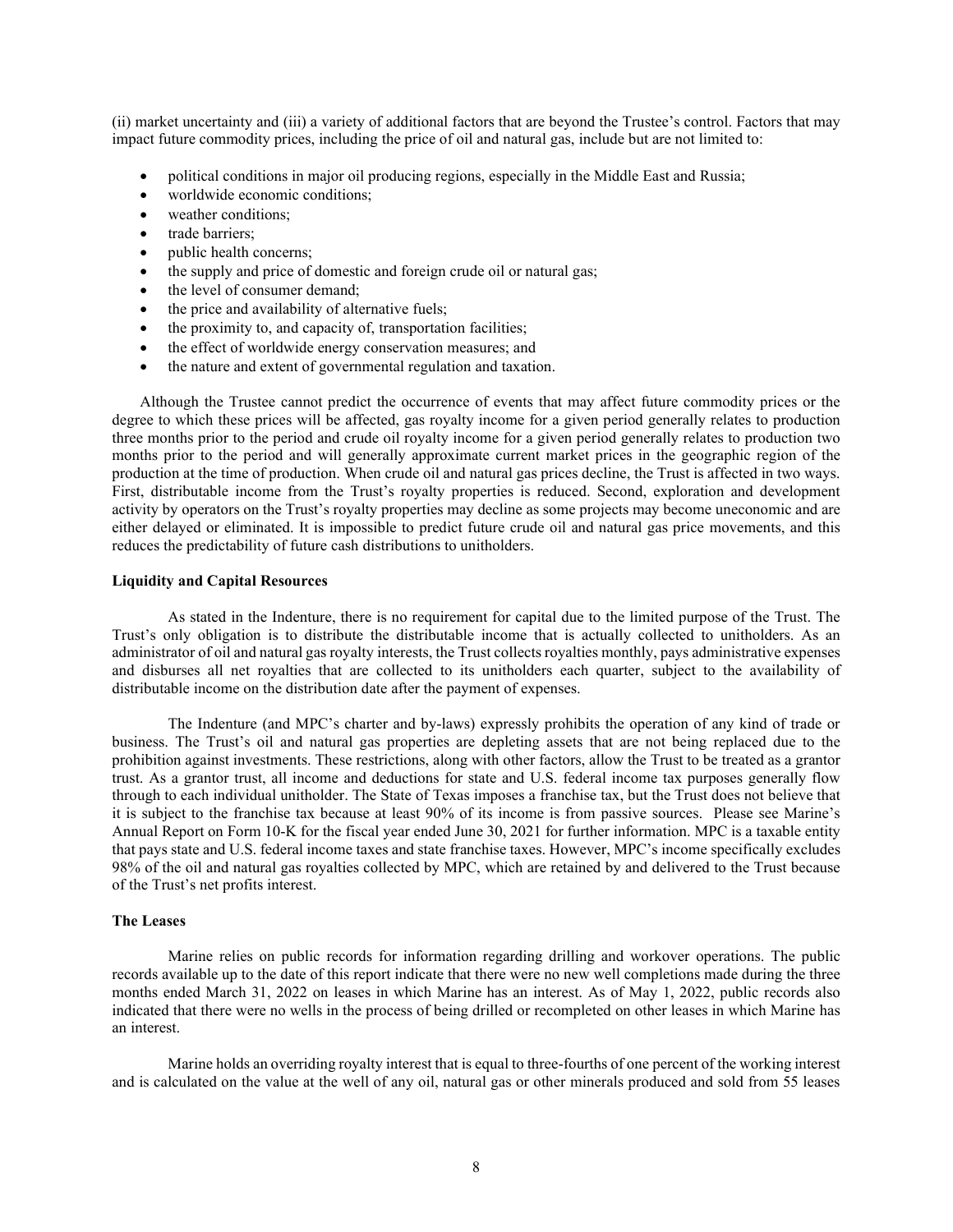covering 199,868 gross acres located in the Gulf of Mexico. Marine's overriding royalty interest applies only to existing leases and does not apply to any new leases that the Interest Owners may acquire.

### **Critical Accounting Policies and Estimates**

In accordance with the Staff Accounting Bulletin Topic 12:E, *Financial Statements of Royalty Trusts*, Marine uses the modified cash basis method of accounting. Under this accounting method, royalty income is recorded when received, and distributions to unitholders are recorded when declared by the Trustee of the Trust. Expenses of Marine (including accounting, legal, other professional fees, trustees' fees and out-of-pocket expenses) are recorded on an actual paid basis. Marine also reports distributable income instead of net income under the modified cash basis method of accounting. Cash reserves are permitted to be established by the Trustee for certain contingencies that would not be recorded under generally accepted accounting principles in the United States.

Marine did not have any changes in its critical accounting policies or estimates during the three and nine months ended March 31, 2022. Please see Marine's Annual Report on Form 10-K for the fiscal year ended June 30, 2021 for a detailed discussion of its critical accounting policies.

#### **New Accounting Pronouncements**

Since the Trust financial statements are prepared on a modified-cash basis, most accounting pronouncements are not applicable to the Trust. No new accounting pronouncements have been adopted or issued that would have a significant impact on Marine's financial statements.

#### **General**

Marine's royalty income is derived from the oil and natural gas production activities of third parties. Marine's royalty income fluctuates from period to period based upon factors beyond Marine's control, including, without limitation, the number of productive wells drilled and maintained on leases that are subject to Marine's interest, the level of production over time from such wells and the prices at which the oil and natural gas from such wells are sold.

Important aspects of Marine's operations are conducted by third parties. Marine's royalty income is dependent on the operations of the working interest owners of the leases on which Marine has an overriding royalty interest. The oil and natural gas companies that lease tracts subject to Marine's interests are responsible for the production and sale of oil and natural gas and the calculation of royalty payments to Marine. The only obligation of the working interest owners to Marine is to make monthly overriding royalty payments that reflect Marine's interest in the oil and natural gas sold. Marine's distributions are processed and paid by its transfer agent, American Stock Transfer & Trust Company, LLC.

The volume of oil and natural gas produced and the selling prices of such oil and natural gas are the primary factors in calculating overriding royalty payments. Production is affected by the natural production decline of the producing wells, the number of new wells drilled and the number of existing wells that are re-worked and placed back in production on the leases. Production from existing wells is anticipated to decrease in the future due to normal well depletion. The operators do not provide Marine with information regarding future drilling or re-working operations that could impact the oil and natural gas production from the leases for which Marine has an overriding royalty interest.

# **Summary of Operating Results**

During the nine months ended March 31, 2022, the Trust realized approximately 93% of its royalty income from the sale of oil and approximately 7% of its royalty income from the sale of natural gas. During the nine months ended March 31, 2021, the Trust realized approximately 95% of its royalty income from the sale of oil and approximately 5% of its royalty income from the sale of natural gas. Royalty income includes royalties from oil and natural gas received from producers.

Distributable income per unit for the nine months ended March 31, 2022 was \$0.39 as compared to \$0.02 for the comparable period in 2021. Distributions per unit amounted to \$0.28 per unit for the nine months ended March 31, 2022, an increase from distributions of \$0.07 per unit for the comparable period in 2021. During the nine months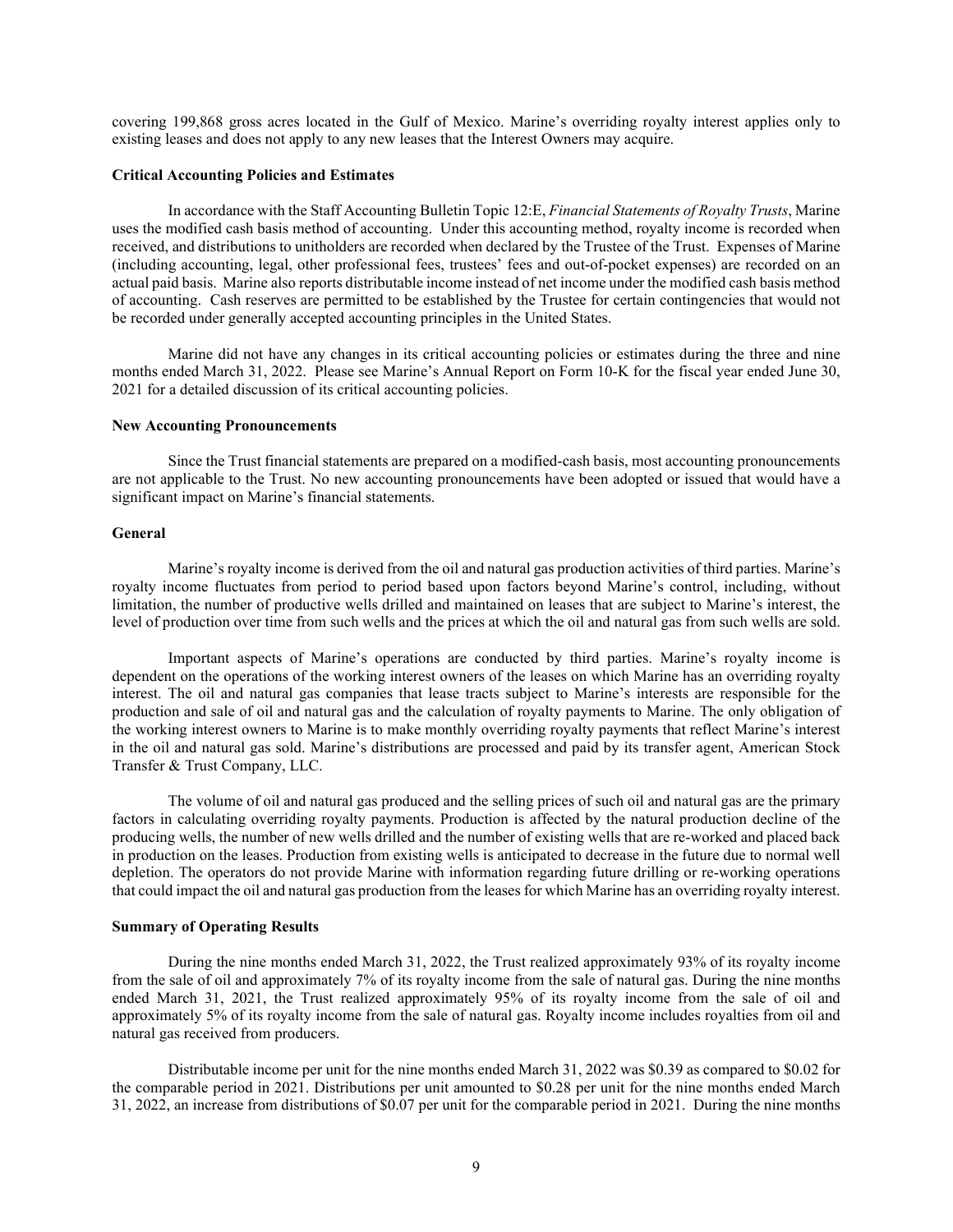ended March 31, 2022, the difference between distributable income per unit and distributions per unit resulted from timing differences between the closing of the financial statements and the determination date of the distribution amount to unitholders.

For the nine months ended March 31, 2022, oil production increased to 11,635 barrels (bbls) from 6,624 bbls and natural gas production increased to 10,457 thousand cubic feet (mcf) from 5,546 mcf as compared to the comparable period in 2021. For the nine months ended March 31, 2022, the average price realized for oil increased to \$69.30 per bbl as compared to the price of \$34.14 realized for the comparable period in 2021 and the average price realized for natural gas (net of expenses) increased to \$5.65 per mcf as compared to the average price of \$2.08 realized for the comparable period in 2021.

The following table presents the net production quantities of oil and natural gas and distributable income and distributions per unit for the last six quarters.

| <b>Distributions</b><br>Per Unit |
|----------------------------------|
|                                  |
| \$0.01                           |
| \$0.02                           |
| \$0.06                           |
| \$0.06                           |
| \$0.11                           |
| \$0.11                           |
|                                  |

## **Results of Operations—Three Months Ended March 31, 2022 Compared to the Three Months Ended March 31, 2021**

Income from oil and natural gas royalties, increased to \$371,382 during the three months ended March 31, 2022 from \$82,501 realized for the comparable period in 2021. Royalties increased for the three months ended March 31, 2022 as compared to the comparable period in 2021 primarily due to an increase in production of oil and natural gas, and also by a sharp increase in pricing of oil and natural gas.

Distributable income increased to \$386,138 for the three months ended March 31, 2022 from \$11,241 realized for the comparable period in 2021.

Income from oil royalties, for the three months ended March 31, 2022 increased to \$349,357 from \$78,468 realized for the comparable period in 2021. The volume of oil sold in the three months ended March 31, 2022 increased to 4,718 bbls from 1,965 bbls realized for the comparable period in 2021, and the average price realized for oil increased to \$74.05 per bbl for the three months ended March 31, 2022 from \$39.94 per bbl realized for the comparable period in 2021.

Income from natural gas royalties (net of expenses), for the three months ended March 31, 2022 increased to \$22,025 from \$4,033 for the comparable period in 2021. The volume of natural gas sold in the three months ended March 31, 2022 increased to 3,681 mcf from 1,428 mcf realized for the comparable period in 2021, and the average price realized for natural gas (net of expenses) increased to \$5.98 per mcf for the three months ended March 31, 2022 from \$2.82 per mcf realized for the comparable period in 2021.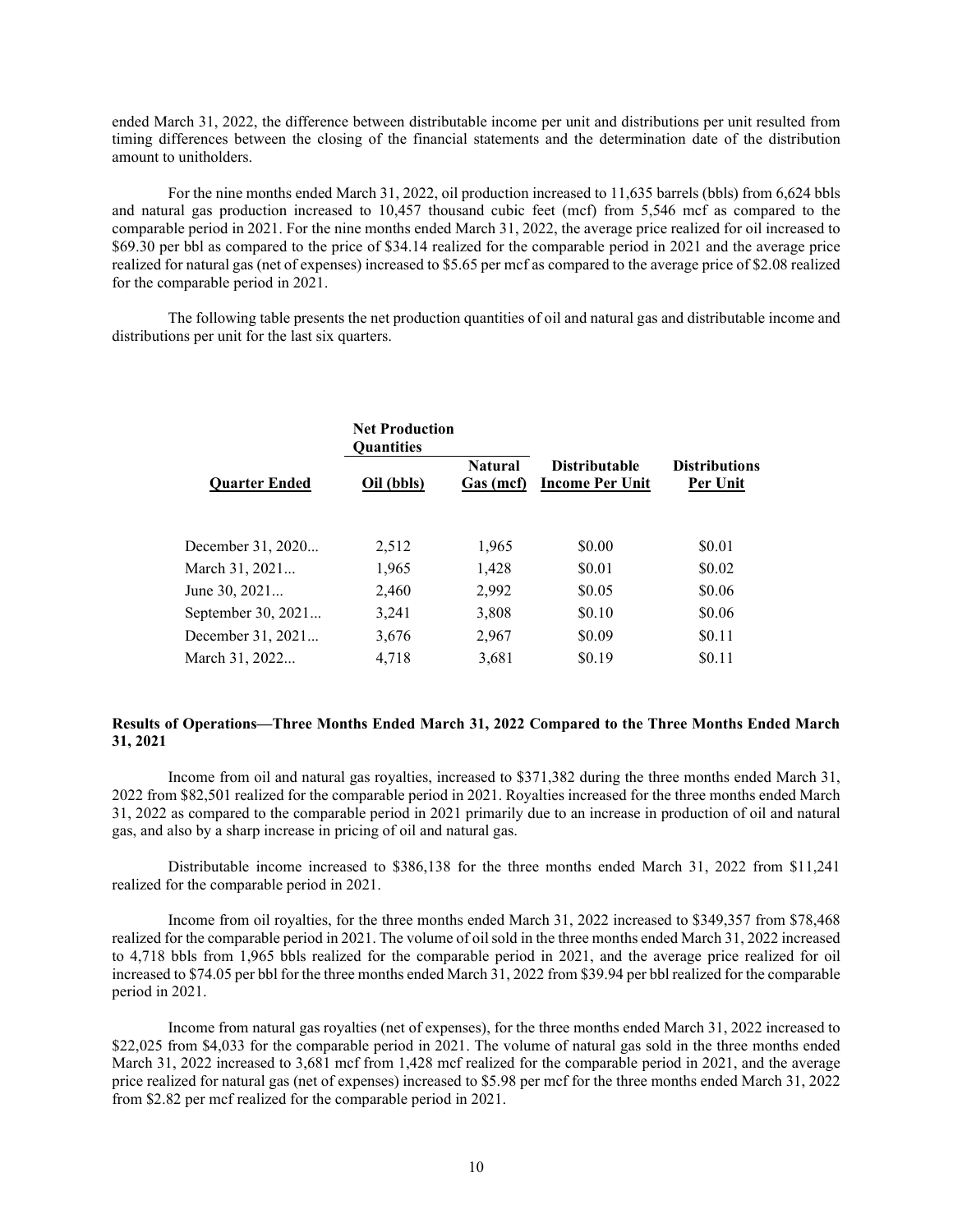We received \$93,134 as a final distribution from Tidelands for the three months ended March 31, 2022. We did not receive any income from distributions from Tidelands for the three months ended March 31, 2021.

The following table presents the quantities of oil and natural gas sold and the average price realized for the three months ended March 31, 2022, and those realized for the comparable period in 2021.

|                                |   |             | <b>Three Months Ended March 31,</b> |       |  |
|--------------------------------|---|-------------|-------------------------------------|-------|--|
|                                |   | 2022        |                                     |       |  |
|                                |   | (unaudited) |                                     |       |  |
| Oil                            |   |             |                                     |       |  |
|                                |   | 4,718       |                                     | 1,965 |  |
|                                | S | 74.05       | \$                                  | 39.94 |  |
| Natural gas                    |   |             |                                     |       |  |
|                                |   | 3,681       |                                     | 1,428 |  |
| Average price, net of expenses | S | 5.98        | S                                   | 2.82  |  |

General and administrative expenses increased to \$78,196 for the three months ended March 31, 2022 from \$71,343 for the comparable period of 2021, primarily due to timing of payment of expenses.

## **Results of Operations—Nine Months Ended March 31, 2022 Compared to the Nine Months Ended March 31, 2021**

Income from oil and natural gas royalties, excluding the Trust's interest in Tidelands, increased to \$865,314 during the nine months ended March 31, 2022 from \$237,686 realized for the comparable period in 2021. Royalties increased for the nine months ended March 31, 2022 primarily due to an increase in the price and production of oil and natural gas, as compared to the comparable period in 2021.

Distributable income increased to \$770,793 for the nine months ended March 31, 2022 from \$49,229 realized for the comparable period in 2021.

Income from oil royalties for the nine months ended March 31, 2022 increased to \$806,273 from \$226,167 realized for the comparable period in 2021. The volume of oil sold in the nine months ended March 31, 2022 increased to 11,635 bbls from 6,624 bbls realized for the comparable period in 2021, and the average price realized for oil increased to \$69.30 per bbl for the nine months ended March 31, 2022 from \$34.14 per bbl realized for the comparable period in 2021.

Income from natural gas royalties (net of expenses) for the nine months ended March 31, 2022 increased to \$59,041 from \$11,519 for the comparable period in 2021. The volume of natural gas sold in the nine months ended March 31, 2022 increased to 10,457 mcf from 5,546 mcf realized for the comparable period in 2021, and the average price realized for natural gas (net of expenses) increased to \$5.65 per mcf for the nine months ended March 31, 2022 from \$2.08 per mcf realized for the comparable period in 2021.

We received \$93,134 as a final distribution from Tidelands for the nine months ended March 31, 2022. We did not receive any income from distributions from Tidelands for the nine months ended March 31, 2021.

The following table presents the quantities of oil and natural gas sold and the average price realized for the nine months ended March 31, 2022, and those realized for the comparable period in 2021, excluding the Trust's interest in Tidelands.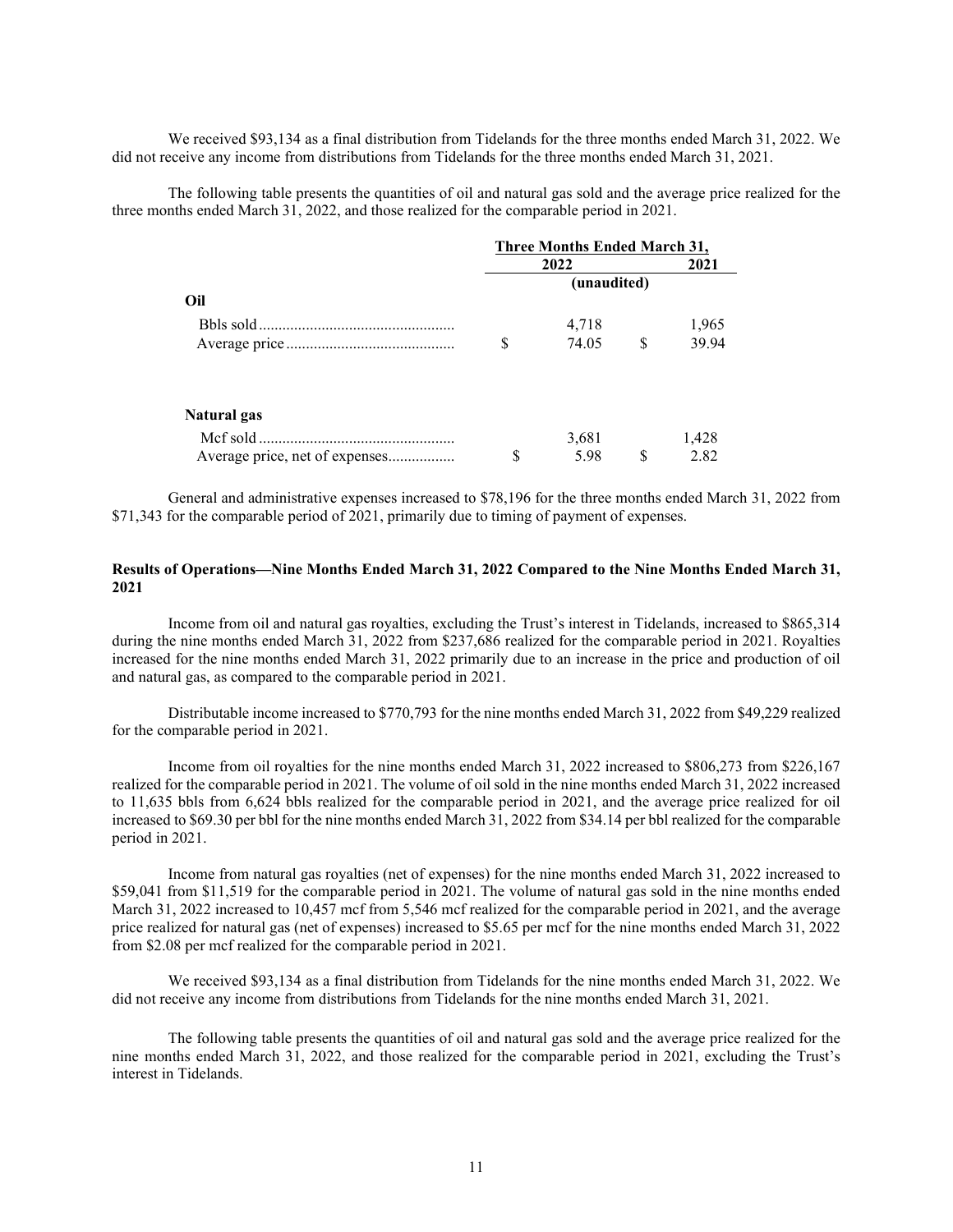|                                | <b>Nine Months Ended March 31,</b> |             |          |       |  |
|--------------------------------|------------------------------------|-------------|----------|-------|--|
|                                |                                    | 2022        |          | 2021  |  |
|                                |                                    | (unaudited) |          |       |  |
| Oil                            |                                    |             |          |       |  |
|                                |                                    | 11,635      |          | 6,624 |  |
|                                | S                                  | 69.30       | <b>S</b> | 34.14 |  |
| Natural gas                    |                                    |             |          |       |  |
|                                |                                    | 10,457      |          | 5,546 |  |
| Average price, net of expenses | S                                  | 5.65        | \$.      | 2.08  |  |

General and administrative expenses decreased to \$187,541 for the nine months ended March 31, 2022 from \$188,641 for the comparable period of 2021, primarily due to the timing of payment of expenses.

### **Forward-Looking Statements**

The statements discussed in this Quarterly Report on Form 10-Q regarding Marine's future financial performance and results, and other statements that are not historical facts, are forward-looking statements as defined in Section 27A of the Securities Act of 1933, as amended and Section 21E of the Exchange Act. This report uses the words "anticipate," "believe," "budget," "continue," "estimate," "expect," "intend," "may," "plan," or other similar words to identify forward-looking statements. You should read statements that contain these words carefully because they discuss future expectations, contain projections of Marine's financial condition, and/or state other "forwardlooking" information. Actual results may differ from expected results because of: reductions in price or demand for oil and natural gas, which might then lead to decreased production or impair Marine's ability to make distributions; the impact of COVID-19 on future production and distributions; reductions in production due to the depletion of existing wells or disruptions in service, which may be caused by storm damage to production facilities, blowouts or other production accidents, or geological changes such as cratering of productive formations; changes in regulations; general economic conditions; actions and policies of petroleum-producing nations; other changes in domestic and international energy markets; the resignation of the Trustee; and the expiration, termination or release of leases subject to Marine's interests. Additional risks are set forth in Marine's Annual Report on Form 10-K for the fiscal year ended June 30, 2021. Events may occur in the future that Marine is unable to accurately predict or over which it has no control. If one or more of these uncertainties materialize, or if underlying assumptions prove incorrect, actual outcomes may vary materially from those forward-looking statements included in this Quarterly Report on Form 10-Q. Except as required by applicable securities laws, Marine does not undertake any obligation to update or revise any forwardlooking statements.

#### **Website**

Marine makes available, free of charge, its Annual Reports on Form 10-K, Quarterly Reports on Form 10-Q, Current Reports on Form 8-K, and amendments to such reports at its website at www.marps-marine.com. Each of these reports will be posted on this website as soon as reasonably practicable after such report is electronically filed with, or furnished, to the SEC.

### **Item 3. Quantitative and Qualitative Disclosures About Market Risk**

There has been no material change from the information provided in Marine's Annual Report on Form 10- K, "Item 7A: Quantitative and Qualitative Disclosures About Market Risk," for the fiscal year ended June 30, 2021.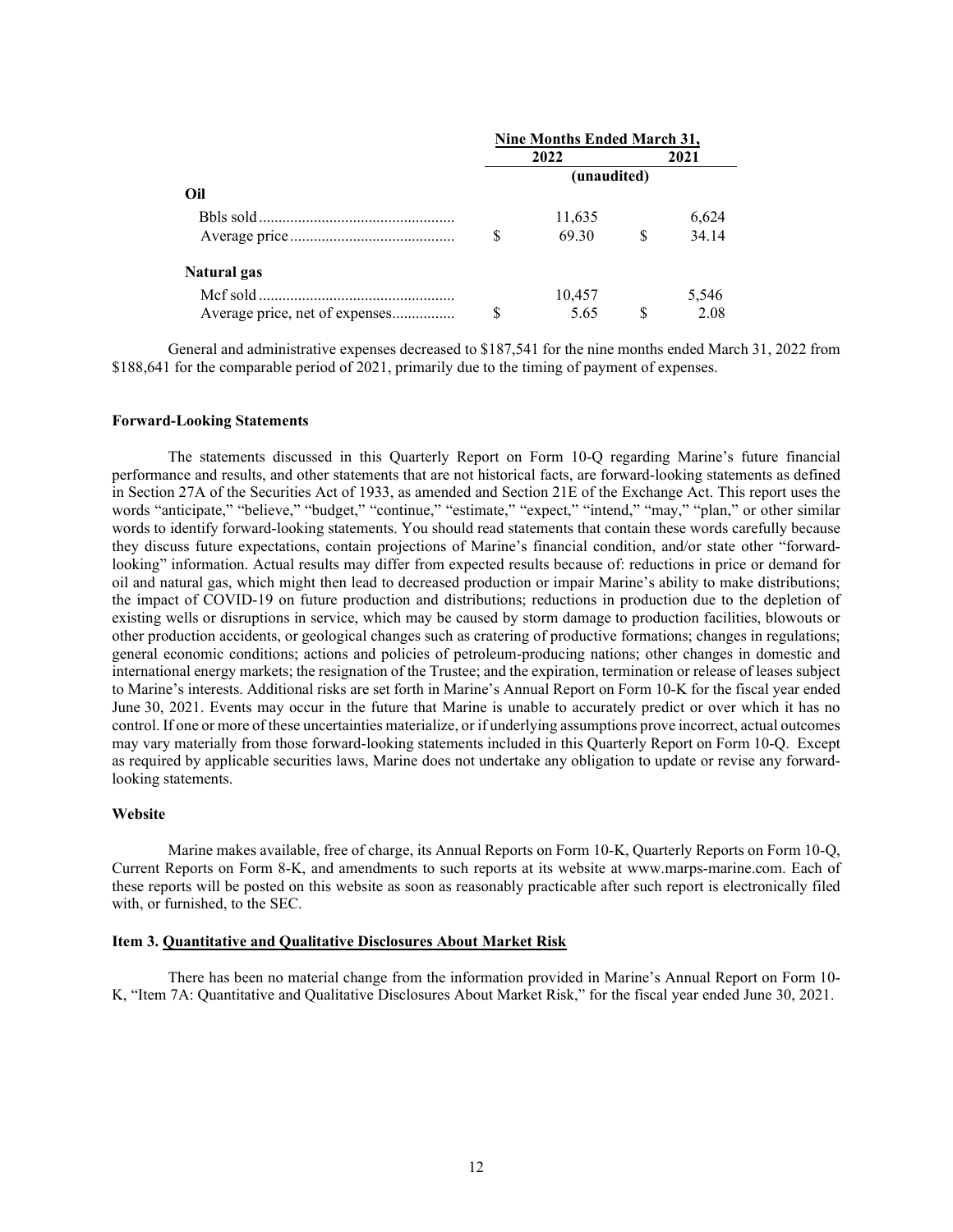#### **Item 4. Controls and Procedures**

### **Conclusion Regarding the Effectiveness of Disclosure Controls and Procedures**

Simmons Bank, as Trustee of the Trust, is responsible for establishing and maintaining Marine's disclosure controls and procedures. Marine's disclosure controls and procedures include controls and other procedures that are designed to ensure that information required to be disclosed by Marine in the reports that it files or submits under the Exchange Act is recorded, processed, summarized and reported within the time periods specified in the SEC's rules and forms. Disclosure controls and procedures include, without limitation, controls and procedures designed to ensure that information required to be disclosed by Marine in the reports that it files or submits under the Exchange Act is accumulated and communicated to the Trustee as appropriate to allow timely decisions regarding required disclosure.

As of March 31, 2022, the Trustee carried out an evaluation of the effectiveness of the design and operation of Marine's disclosure controls and procedures pursuant to Rules 13a-15(b) and 15d-15(b) of the Exchange Act. Based upon that evaluation, the Trustee concluded that Marine's disclosure controls and procedures were effective as of March 31, 2022.

## **Changes in Internal Control Over Financial Reporting**

There have not been any changes in Marine's internal control over financial reporting during the quarter ended March 31, 2022 that have materially affected, or are reasonably likely to materially affect, Marine's internal control over financial reporting.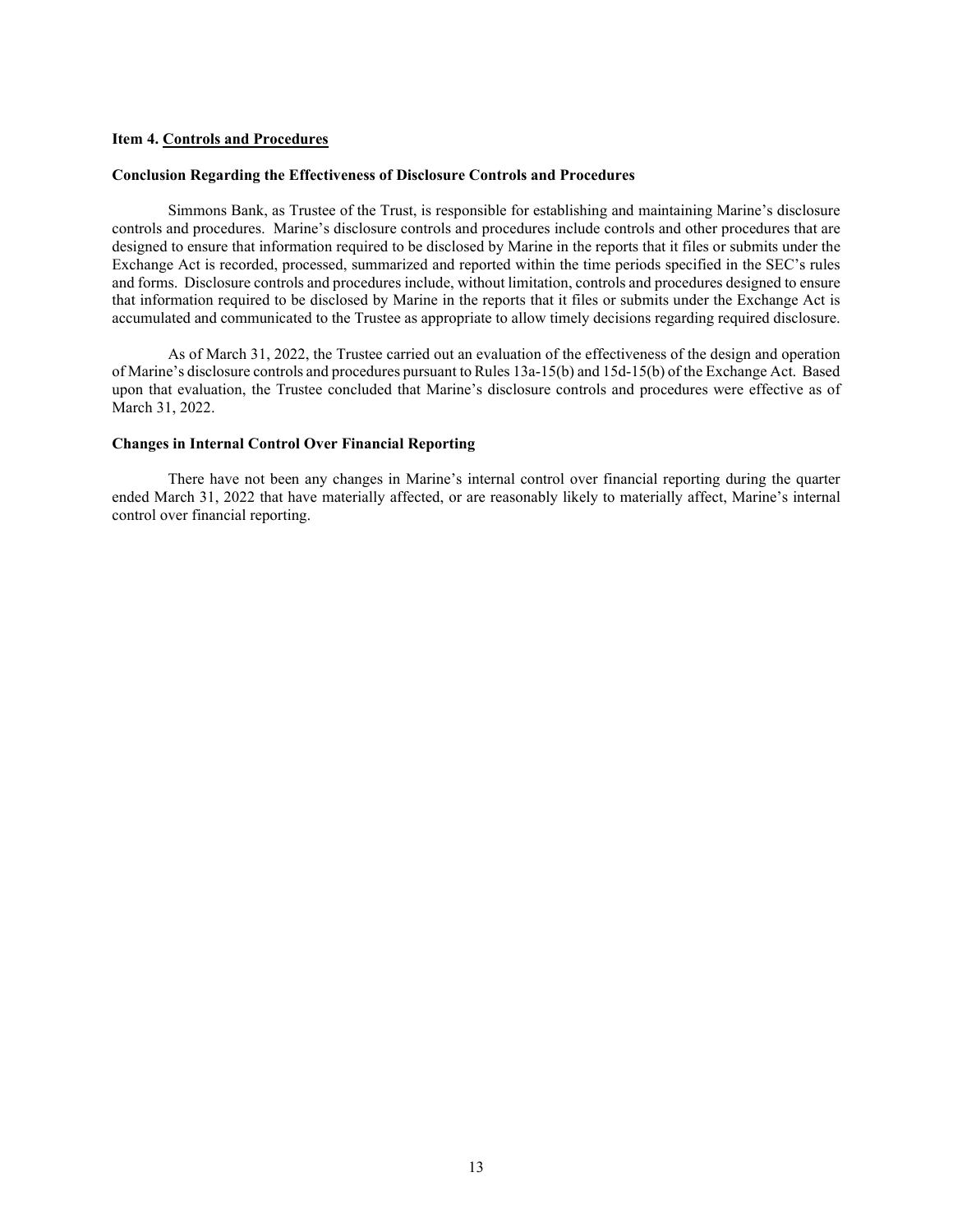# **PART II. OTHER INFORMATION**

# **Item 1A. Risk Factors**

As of the date of this filing, there have been no material changes from the risk factors previously disclosed in the "Risk Factors" in Marine's Annual Report filed on Form 10-K for the fiscal year ended June 30, 2021.

# **Item 6. Exhibits**

The following exhibits are included herein:

- 31.1 Certification of the Corporate Trustee pursuant to Section 302 of the Sarbanes-Oxley Act of 2002.
- 32.1 Certification of the Corporate Trustee pursuant to Section 906 of the Sarbanes-Oxley Act of 2002.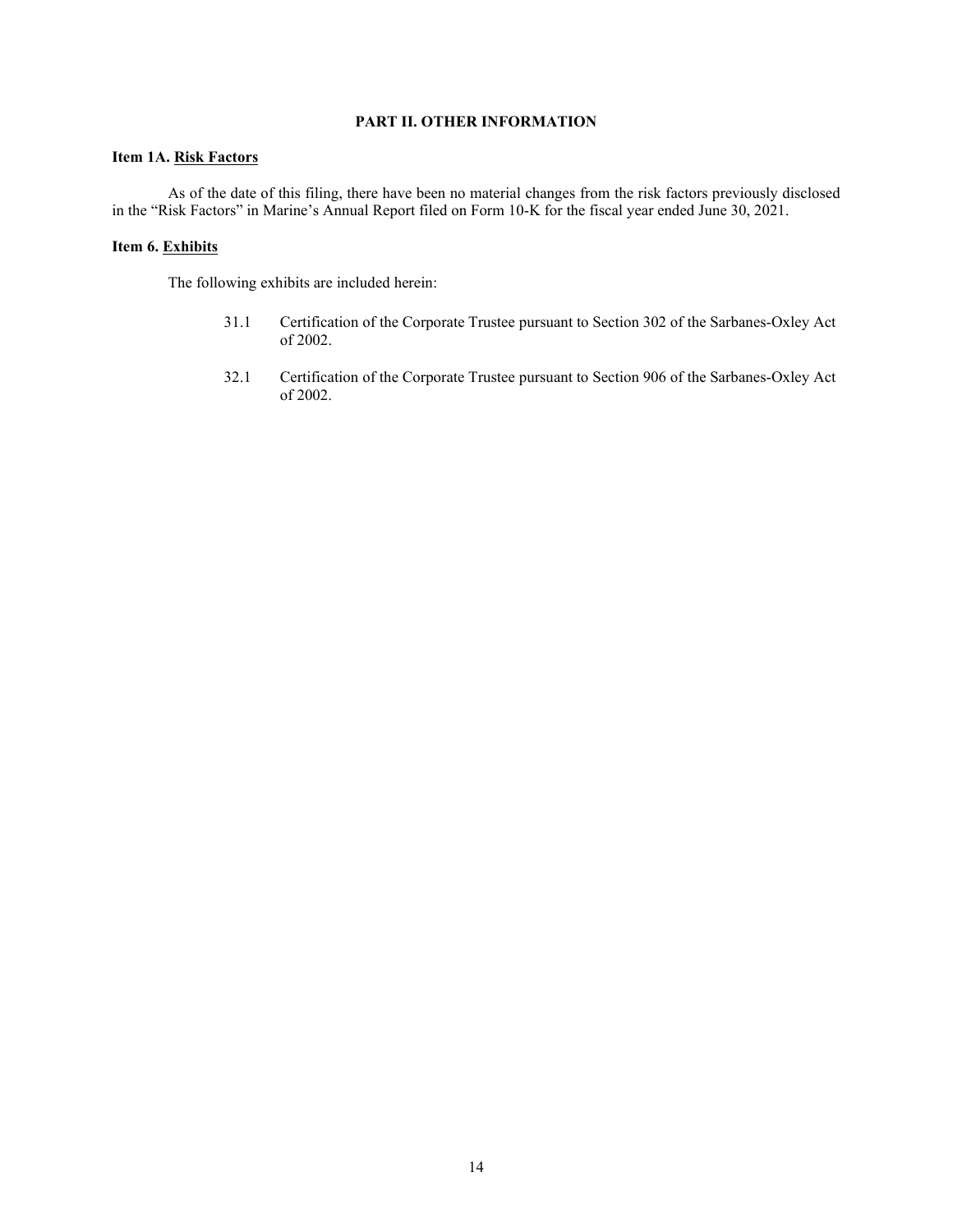## **SIGNATURES**

Pursuant to the requirements of the Securities Exchange Act of 1934, the registrant has duly caused this report to be signed on its behalf by the undersigned, thereunto duly authorized.

#### **MARINE PETROLEUM TRUST**

Simmons Bank, trustee of Marine Petroleum Trust and not in its individual capacity or otherwise

May 16, 2022 By: <u>/s/ Ron E. Hooper</u>

Ron E. Hooper *Senior Vice President*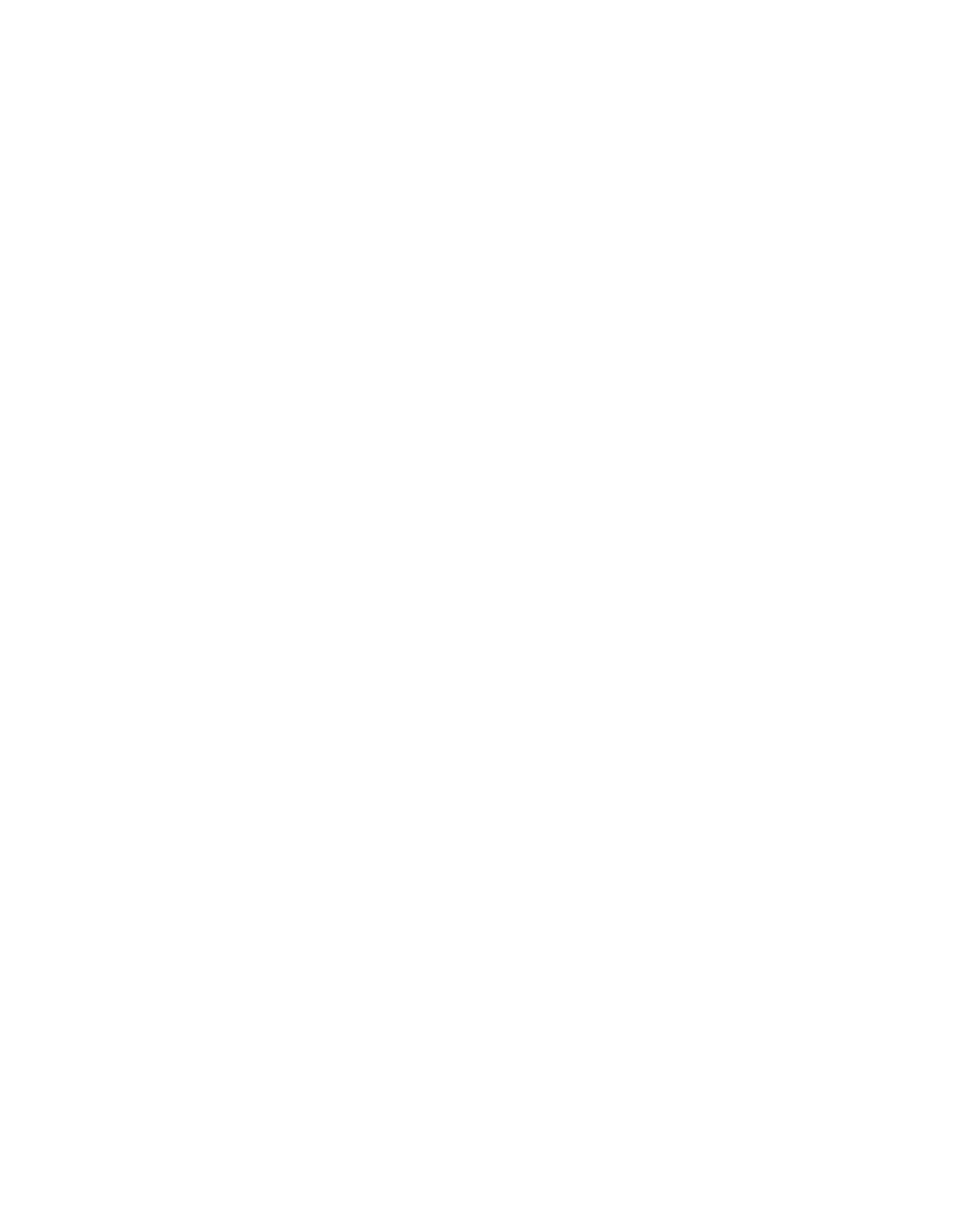# **EXHIBIT 31.1**

# **CERTIFICATIONS**

I, Ron E. Hooper, certify that

- 1. I have reviewed this Quarterly Report on Form 10-Q of Marine Petroleum Trust for which Simmons Bank acts as Trustee;
- 2. Based on my knowledge, this report does not contain any untrue statement of a material fact or omit to state a material fact necessary to make the statements made, in light of the circumstances under which such statements were made, not misleading with respect to the period covered by this report;
- 3. Based on my knowledge, the financial statements, and other financial information included in this report, fairly present in all material respects the financial condition, distributable income and changes in trust corpus of the registrant as of, and for, the periods presented in this report;
- 4. I am responsible for establishing and maintaining disclosure controls and procedures (as defined in Exchange Act Rules 13a-15(e) and 15d-15(e)) and internal control over financial reporting (as defined in Exchange Act Rules 13a-15(f) and 15d-15(f)), or for causing such controls and procedures to be established and maintained, for the registrant and I have:
	- (a) Designed such disclosure controls and procedures, or caused such disclosure controls and procedures to be designed under my supervision, to ensure that material information relating to the registrant, including its consolidated subsidiaries, is made known to me by others within those entities, particularly during the period in which this report is being prepared;
	- (b) Designed such internal control over financial reporting, or caused such internal control over financial reporting to be designed under my supervision, to provide reasonable assurance regarding the reliability of financial reporting and the preparation of financial statements for external purposes;
	- (c) Evaluated the effectiveness of the registrant's disclosure controls and procedures and presented in this report my conclusions about the effectiveness of the disclosure controls and procedures, as of the end of the period covered by this report based on such evaluation; and
	- (d) Disclosed in this report any change in the registrant's internal control over financial reporting that occurred during the registrant's most recent fiscal quarter (the registrant's fourth fiscal quarter in the case of an annual report) that has materially affected, or is reasonably likely to materially affect, the registrant's internal control over financial reporting; and
- 5. I have disclosed, based on my most recent evaluation of internal control over financial reporting, to the registrant's auditors:
	- (a) All significant deficiencies and material weaknesses in the design or operation of internal control over financial reporting which are reasonably likely to adversely affect the registrant's ability to record, process, summarize and report financial information; and
	- (b) Any fraud, whether or not material, that involves management or other employees who have a significant role in the registrant's internal control over financial reporting.

Date: May  $16, 2022$  /s/ Ron E. Hooper

Ron E. Hooper Senior Vice President on behalf of Simmons Bank, not in its individual capacity but solely as the Trustee of Marine Petroleum Trust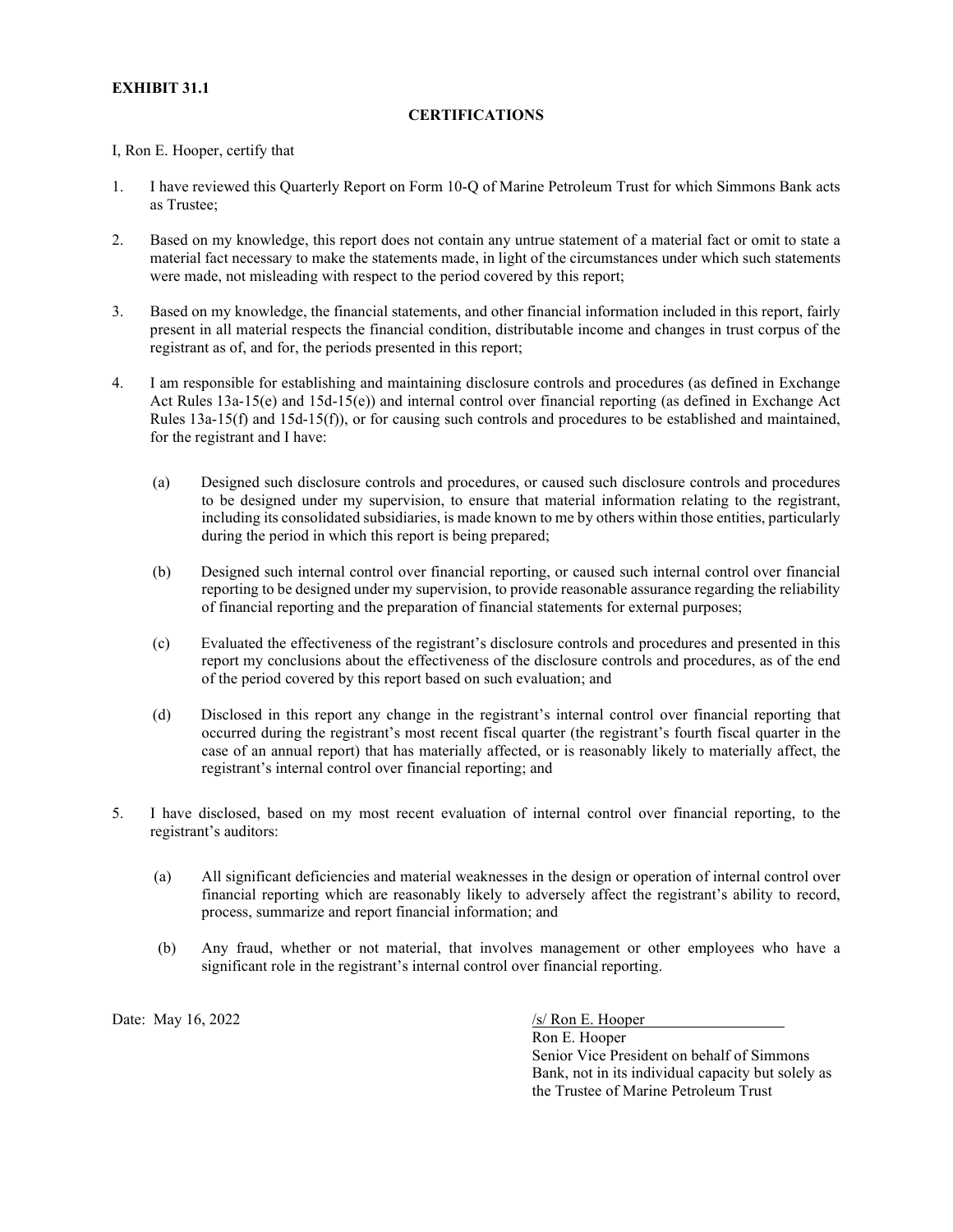## **EXHIBIT 32.1**

# CERTIFICATION PURSUANT TO 18 U.S.C. SECTION 1350, AS ADOPTED PURSUANT TO SECTION 906 OF THE SARBANES-OXLEY ACT OF 2002

Pursuant to Section 906 of the Sarbanes-Oxley Act of 2002 (subsections (a) and (b) of Section 1350, Chapter 63 of Title 18, United States Code), the Trustee of Marine Petroleum Trust (the "Trust") does hereby certify, to its knowledge, that:

The Quarterly Report on Form 10-Q for the quarter ended March 31, 2022 (the "Form 10-Q") of the Trust fully complies with the requirements of Section 13(a) or 15(d), as applicable, of the Securities Exchange Act of 1934, as amended, and the information contained in the Form 10-Q fairly presents, in all material respects, the financial condition and results of operations of the Trust as of, and for, the periods presented in the Form 10-Q.

/s/ Ron E. Hooper Ron E. Hooper Senior Vice President on behalf of Simmons Bank, not in its individual capacity but solely as the Trustee of Marine Petroleum Trust

Dated: May 16, 2022

A signed original of this written statement required by Section 906 has been provided to the Trust and will be retained by the Trust and furnished to the Securities and Exchange Commission or its staff upon request.

The foregoing certification is being furnished as an exhibit to the Form 10-Q pursuant to Item 601(b)(32) of Regulation S-K and Section 906 of the Sarbanes-Oxley Act of 2002 (subsections (a) and (b) of Section 1350, Chapter 63 of Title 18, United States Code) and, accordingly, is not being filed as part of the Form 10-Q for purposes of Section 18 of the Securities Exchange Act of 1934, as amended, and is not incorporated by reference into any filing of the Trust, whether made before or after the date hereof, regardless of any general incorporation language in such filing.